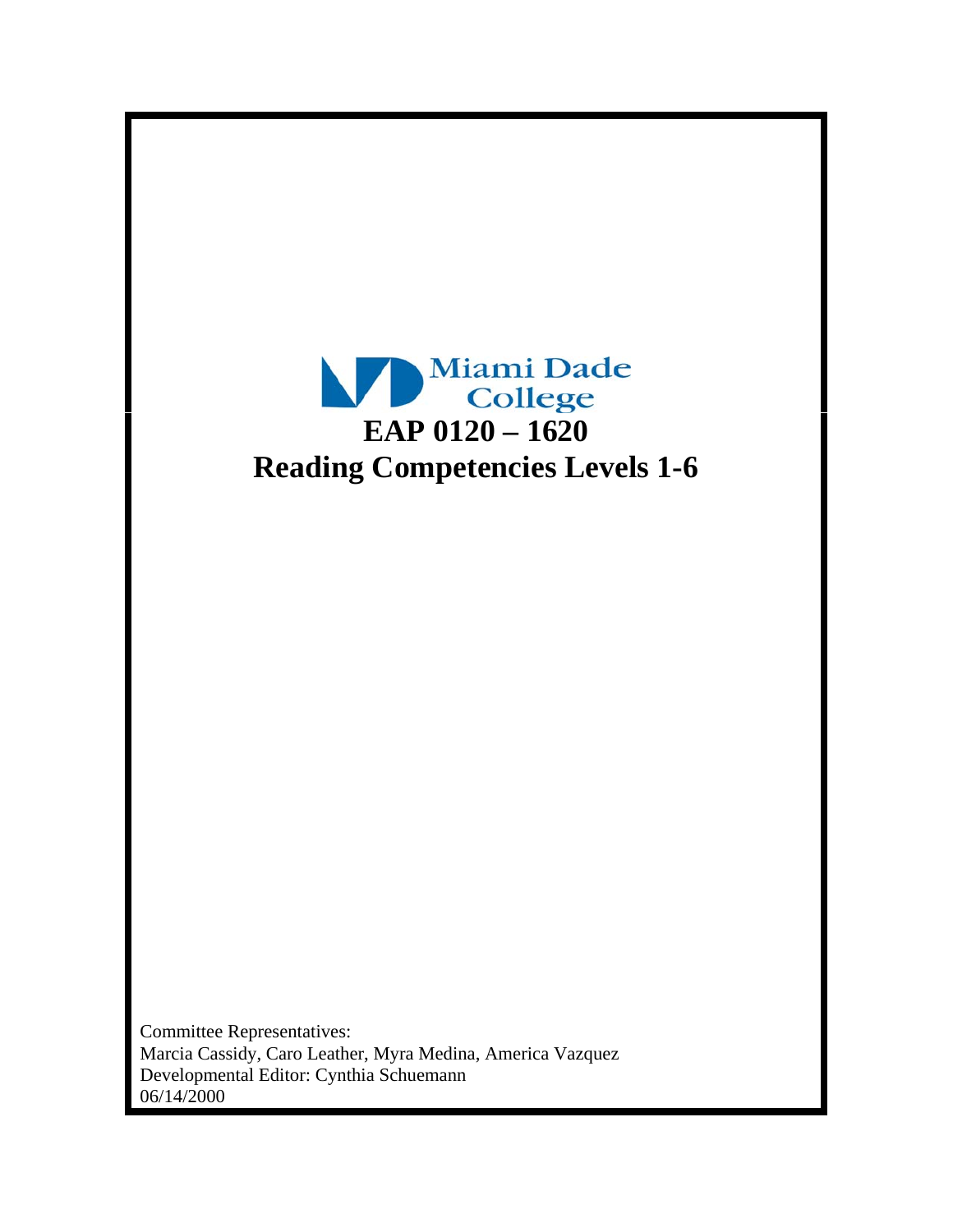# **Miami Dade College EAP 0120 - Reading Level 1**

## **Course Description: Students develop the ability to comprehend limited written materials.**

3 credits

Prerequisite: None Corequisite: None

## **Course Competencies:**

Competency 1: The student will comprehend familiar words and/or phrases related to academic settings, e.g., signs, directions, forms, and schedules.

Competency 2: The student will understand simple sentences that are clearly related (i.e., sequenced) when context, background knowledge, and/or visual information support meaning.

Competency 3: The student will use a bilingual or basic dictionary to search for word meaning.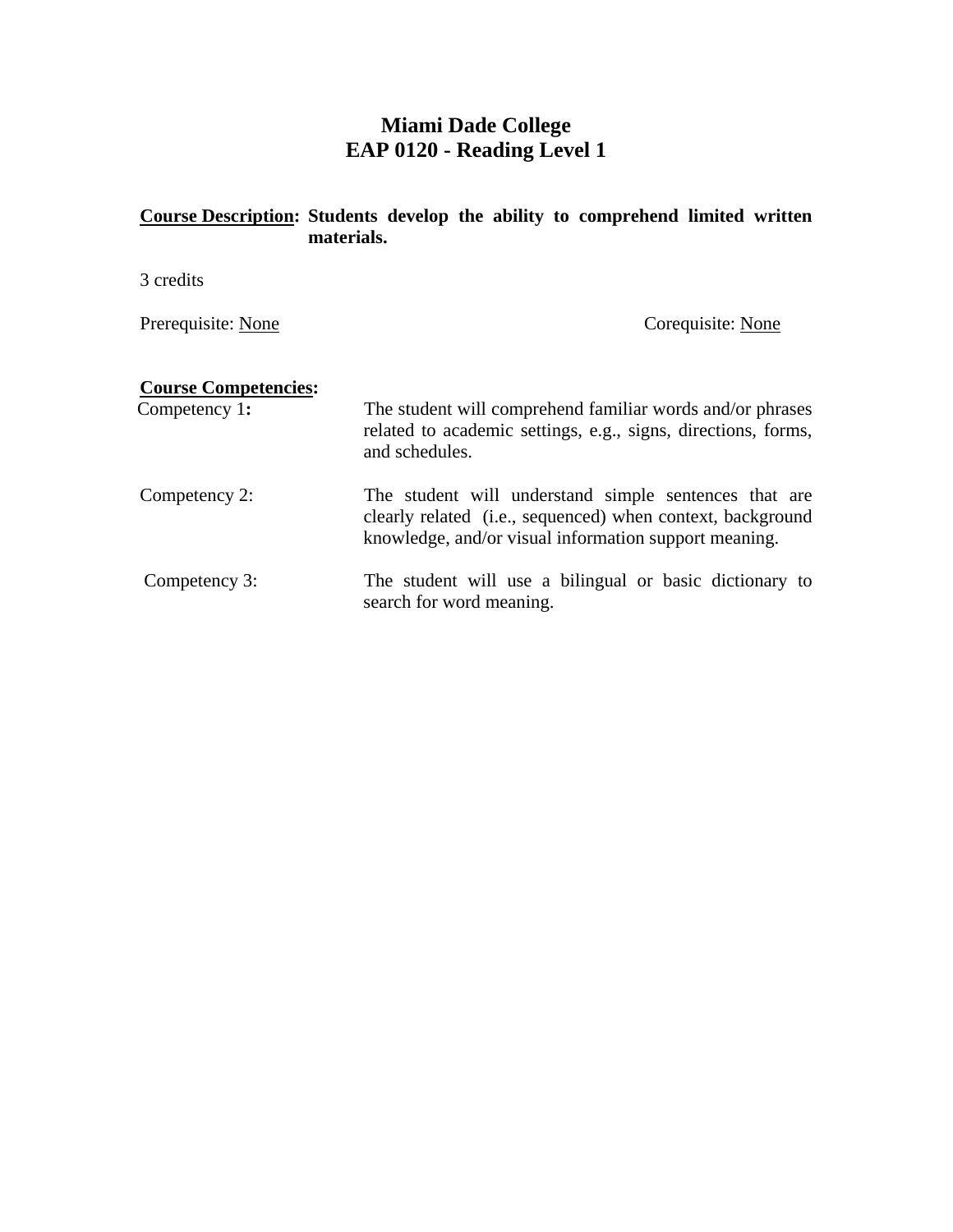# **Miami Dade College EAP 0220 - Reading Level 2**

#### **Course Description: Students continue to develop the ability to comprehend text appropriate to the level with emphasis on developing reading skills and vocabulary.**

3 credits

Prerequisite: EAP 1121 or equivalent proficiency Corequisite: None

## **Course Competencies:**

| Competency 1: | The student will understand sentence meaning by attending<br>to word order, and signal words.                                                                      |
|---------------|--------------------------------------------------------------------------------------------------------------------------------------------------------------------|
| Competency 2: | The student will read and understand short, simple text<br>appropriate to the level (e.g., grade level 5-6).                                                       |
| Competency 3: | The student will identify general and specific information<br>as well as sequence of events in limited text.                                                       |
| Competency 4: | The student will understand new words and/or phrases<br>appropriate to the level by drawing on graphic and<br>contextual support, as well as background knowledge. |
| Competency 5: | The student will recognize common roots and affixes in<br>context.                                                                                                 |
| Competency 6: | The student will demonstrate some awareness of common<br>cultural references.                                                                                      |
| Competency 7: | The student will develop basic dictionary skills.                                                                                                                  |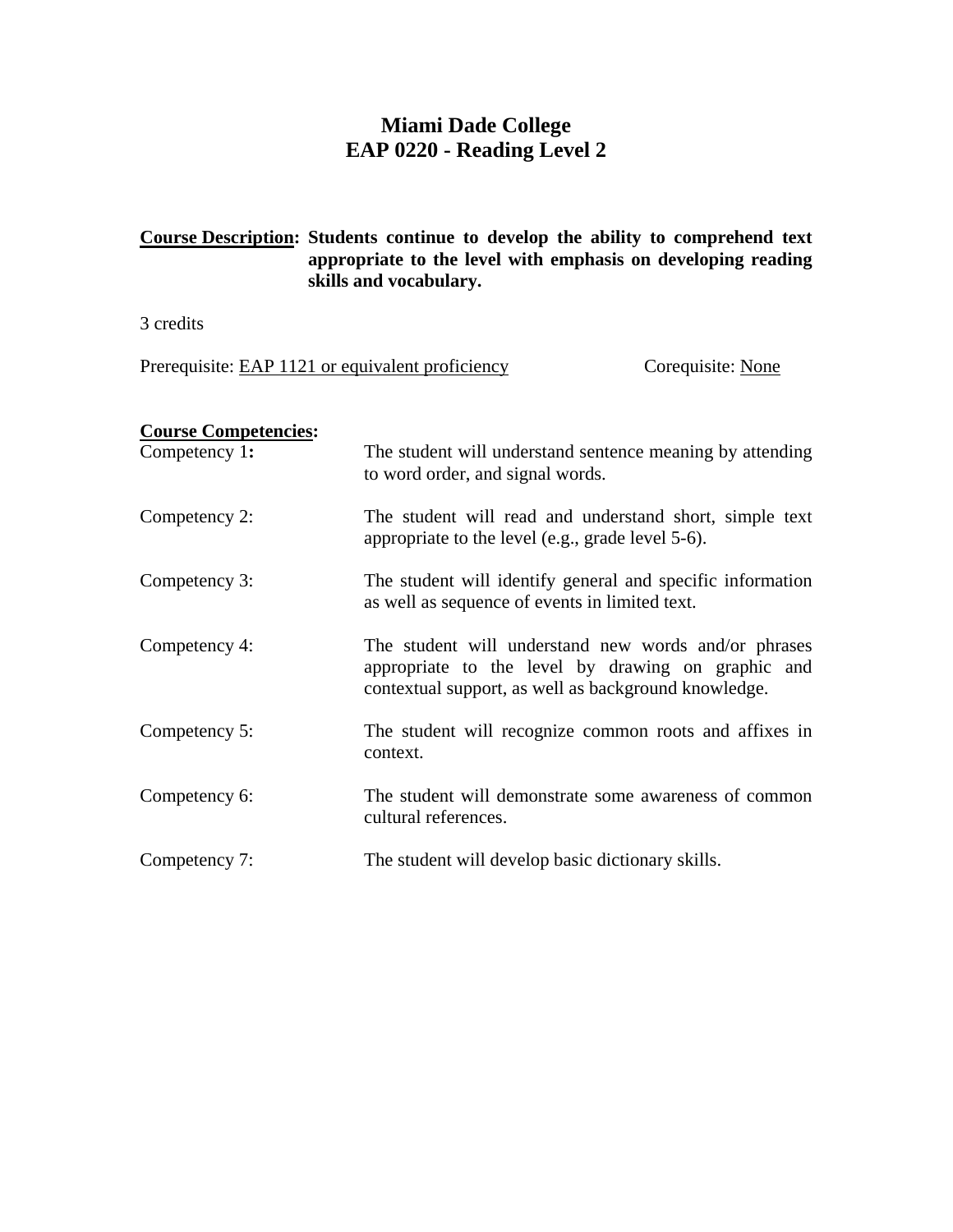# **Miami Dade College EAP 0320 - Reading Level 3**

### **Course Description: Students develop the ability to read text on familiar and basic academic topics with an emphasis on vocabulary expansion and application of critical reading skills.**

3 credits

Prerequisite: EAP 1221 or equivalent proficiency Corequisite: None

## **Course Competencies:**

| Competency 1: | The student will comprehend texts appropriate to the level<br>(e.g., grade level 6-8) on familiar topics with emphasis on<br>vocabulary expansion.                              |
|---------------|---------------------------------------------------------------------------------------------------------------------------------------------------------------------------------|
| Competency 2: | The student will distinguish between main ideas and<br>supporting details in simplified texts.                                                                                  |
| Competency 3: | The student will use textual clues to identify simple<br>patterns of organization, e.g., connectors and transitions to<br>comprehend reading passages appropriate to the level. |
| Competency 4: | The student will develop vocabulary by recognizing<br>context clues and using roots, affixes, definition,<br>restatement, and appositive clues.                                 |
| Competency 5: | The student will develop the following critical thinking<br>skills when reading:                                                                                                |
|               | Draw conclusions from stated information.<br>a.<br>Make simple predictions.<br>b.<br>Relate reading to personal experience.<br>$\mathbf{c}$ .                                   |
| Competency 6: | The student will recognize limited cultural references (or<br>items).                                                                                                           |
| Competency 7: | The student will enhance English/English dictionary skills.                                                                                                                     |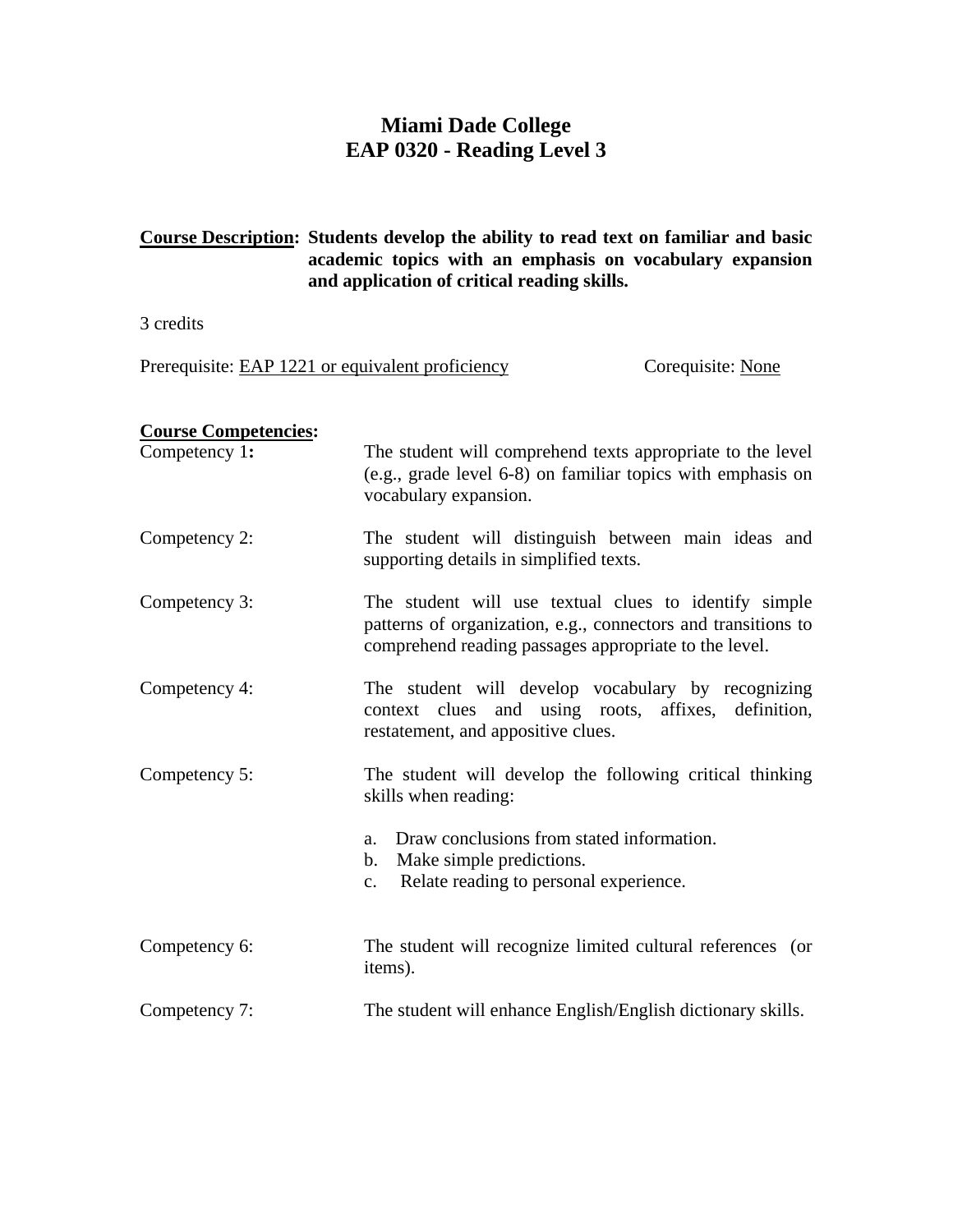# **Miami Dade College EAP 0420 - Reading Level 4**

**Course Description: Students continue to develop academic reading abilities including text on contemporary and literary topics with an emphasis on extensive reading and the enhancement of critical reading skills.**

3 credits

Prerequisite: EAP 1321 or equivalent proficiency Corequisite: None

#### **Course Competencies:**

| Competency 1: | The student will read a variety of texts of varying lengths<br>on contemporary and literary topics with some fluency and<br>speed emphasizing vocabulary expansion.                                                      |
|---------------|--------------------------------------------------------------------------------------------------------------------------------------------------------------------------------------------------------------------------|
| Competency 2: | The student will distinguish between main ideas and<br>supporting details in simplified and/or authentic texts at the<br>high intermediate level.                                                                        |
| Competency 3: | The student will use a variety of textual clues, e.g.,<br>sentence connectors, signal words, and pronoun reference<br>to understand and discuss the meaning and structure (i.e.,<br>patterns of organization) of a text. |

- Competency 4: The student will enhance the ability to apply the following critical thinking skills when reading:
	- a. Understand the meaning of new vocabulary through:
		- 1) Context clues, e.g., synonyms, antonyms, examples, definitions, and restatements, etc.
			- 2) Roots and affixes.
	- b. Analyze text, e.g., simple outlining and note taking, summarize, draw conclusions, apply information to personal experiences.
	- c. Recognize facts and opinions.

#### Competency 5: The student will identify common cultural references.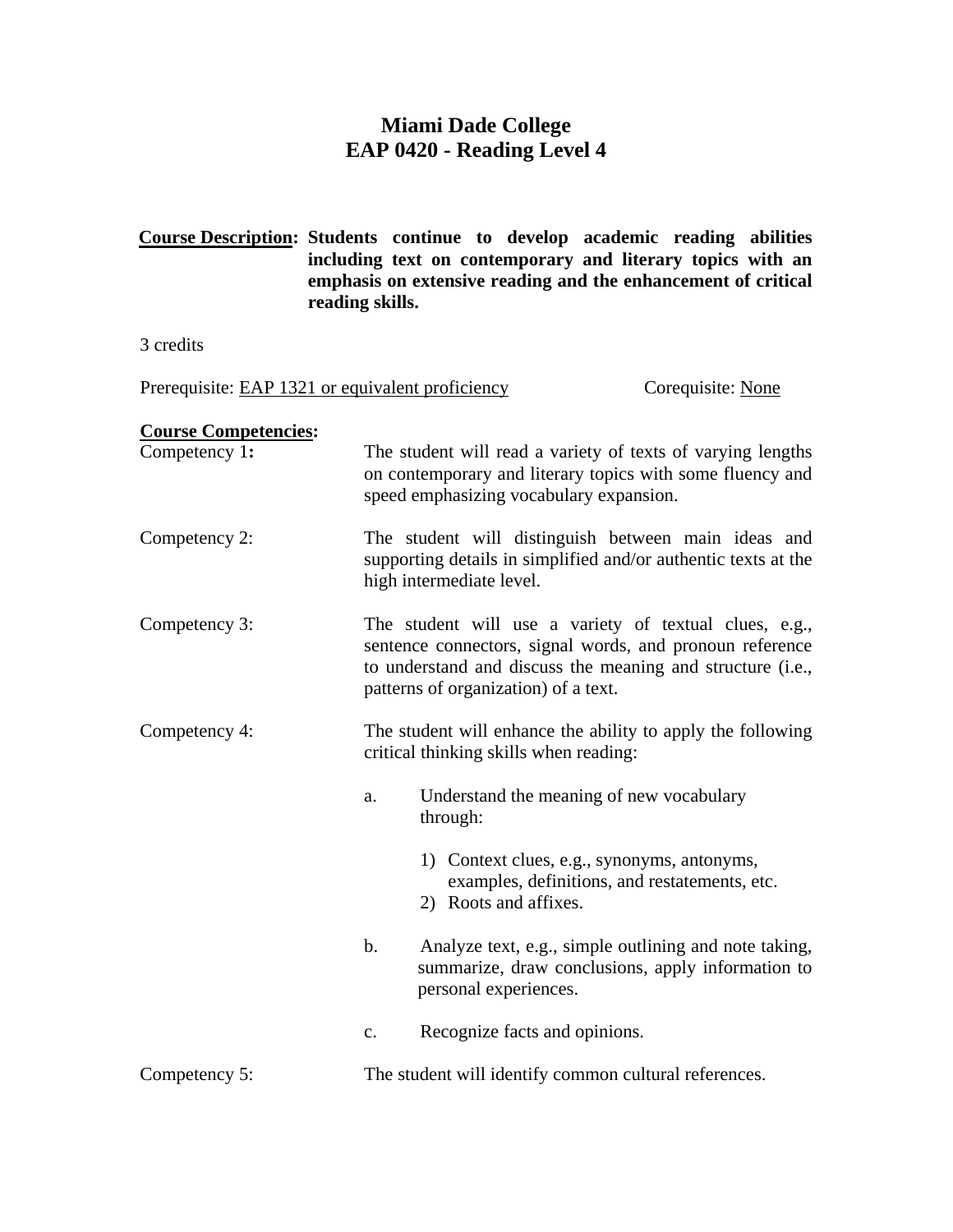# **Miami Dade College EAP 1520 - Reading Level 5**

**Course Description: Students develop the ability to comprehend lengthier texts on diverse academic topics by applying appropriate reading strategies.** 

3 credits

Prerequisite: EAP 1421 or equivalent proficiency Corequisite: None

#### **Course Competencies:**

| Competency 1: | The students will adjust reading strategies according to text                        |  |
|---------------|--------------------------------------------------------------------------------------|--|
|               | (e.g., using test taking skills, applying personal schema to                         |  |
|               | survey and predict, identifying implicit main idea,<br>improving reading rate, etc.) |  |
|               |                                                                                      |  |

#### Competency 2: The student will use a wide range of textual cues to compare the meaning and structure of academic materials.

- Competency 3: The student will analyze authentic reading materials through the use of outlining, paraphrasing, summarizing, and comparing perspectives.
- Competency 4: The student will demonstrate the ability to apply the following critical thinking skills when reading:
	- a. Distinguish facts from opinions.
	- b. Make inferences (vocabulary context clues, main idea, etc.)
	- c. Identify author's purpose, point of view, tone, and method of development.
	- d. Comprehend the use of figurative language.
	- e. Synthesize information gathered from reading in order to give informed opinion.
- Competency 5: The student will understand and discuss common cultural references.